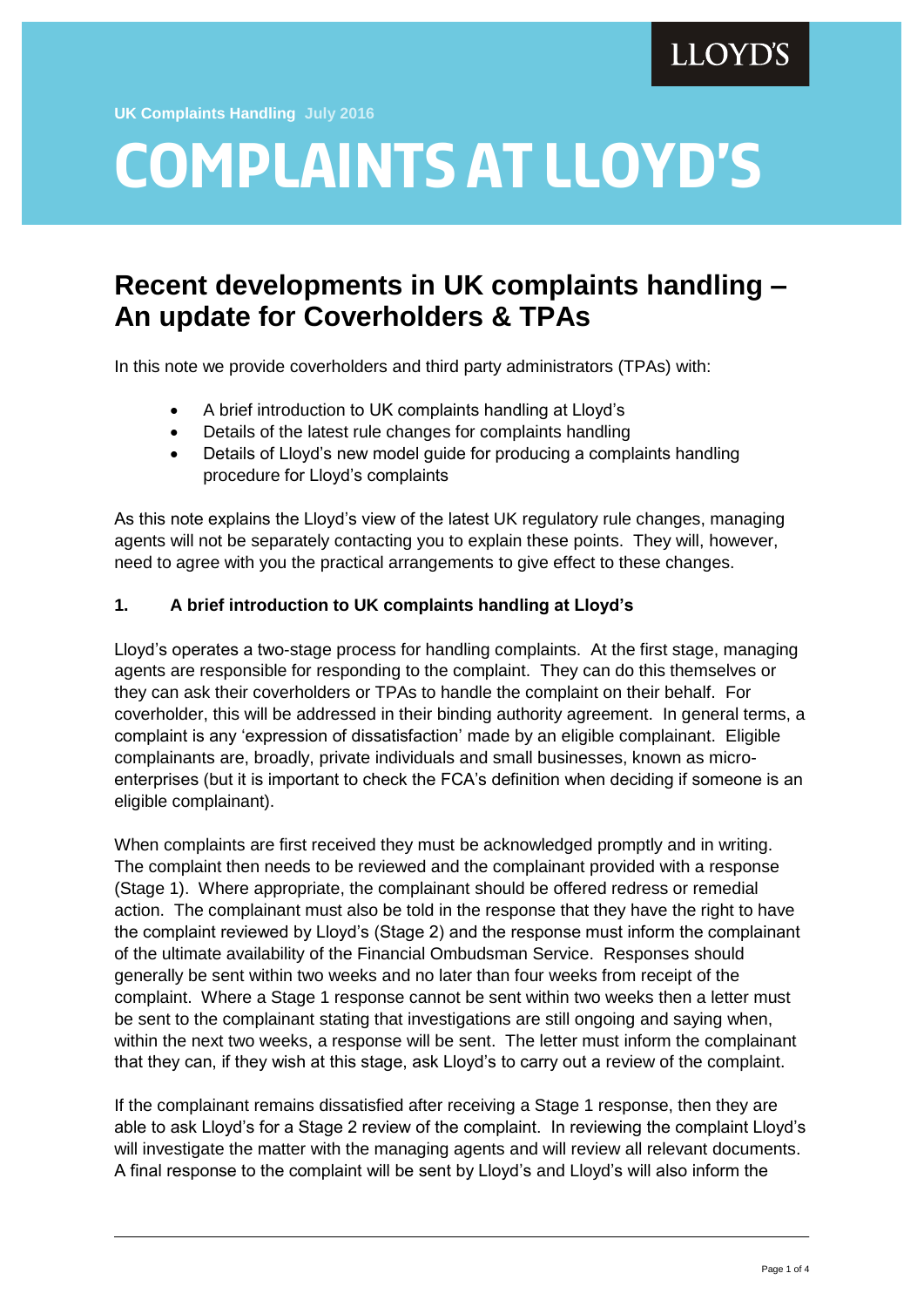complainant that if they remain dissatisfied they may be able to have their complaint considered by the Financial Ombudsman Service.

So that Lloyd's can monitor and report on complaints to the FCA, all new complaints must be notified to Lloyd's within seven days of receipt using the template prepared by Lloyd's for this purpose and you will need to agree with your managing agents the process for ensuring this template is completed. Some managing agents may ask you to complete and return the template to Lloyd's whereas other managing agents may ask you to provide them with the relevant information and they will take responsibility for sending the completed template to Lloyd's. Whoever completes the template should also include all complaints resolved informally, where a summary resolution communication has been sent (see below). Note that where Lloyd's has asked for complaints to be reported to it, Lloyd's will be responsible for reporting those details to the FCA. It is therefore important that coverholders and TPAs do not also include these complaints in their own FCA reporting, as this will result in the double reporting of complaints.

Lloyd's detailed requirements for complaints handling are contained in our 'Code for Underwriting Agents: UK Personal Lines Claims & Complaints Handling'.

Lloyd's has also produced 'Handling Complaints at Lloyd's: Guidance for managing agents and their representatives', which is a practical guide to how to comply with the Code.

Both of these documents can be downloaded at [www.lloyds.com/complaintshandling.](http://www.lloyds.com/complaintshandling)

## **2. Complaints resolved by the close of the third business day**

With effect from 30 June 2016, the FCA has changed its rules for complaints resolved informally. Before 30 June 2016, complaints resolved by the close of the next business day could be dealt with informally and did not have to be included in the complaints statistics which firms must send to the FCA. The FCA has now updated its rules and complaints can be resolved informally until the close of the third business day following the day on which the complaint is received. However, where complaints have been resolved informally, the FCA has imposed two additional requirements:

- Following resolution of the complaint, the complainant must receive a 'summary resolution communication' (SRC) confirming the complaint has been resolved and informing the complainant that they still may have the right to refer the complaint to the Financial Ombudsman Service. For Lloyd's policies the SRC should also refer to the right to have Lloyd's review the complaint.
- All complaints, including those resolved informally must now be included in the statistics sent to the FCA.

For complaints resolved informally, it is important to highlight the FCA rules which state:

*"A complaint is resolved where the complainant has indicated acceptance of a response from the respondent, with neither the response nor acceptance having to be in writing."*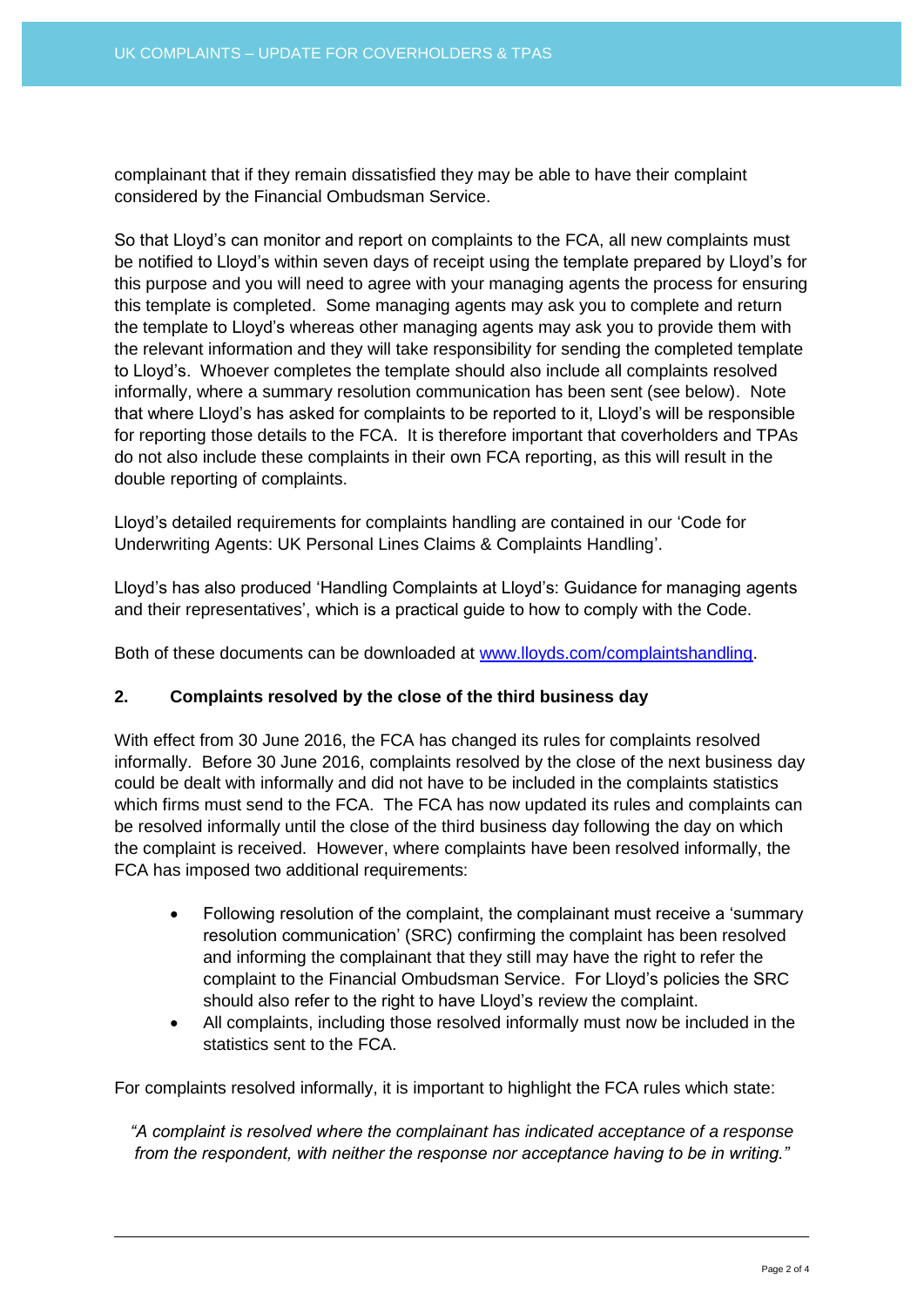It is important to note therefore, that for any complaint to be regarded as resolved within this new three business day period the complainant must have confirmed their acceptance of whatever proposed resolution has been offered during the discussions with the complainant.

Lloyd's has specified the wording that must be used for SRCs which can be obtained via your Lloyd's broker or at [www.lloyds.com/complaintshandling.](http://www.lloyds.com/complaintshandling) We have advised managing agents that we do not expect any different wording to be used. SRCs must be sent within five business days of the complaint being received.

Complaints resolved informally will also now need to be included in the complaints statistics reportable to the FCA. Where coverholders or TPAs have complaints handling authority, we do not expect managing agents to routinely 'pre-approve' the summary resolution.

#### **3. EU ODR Platform**

The European Union has recently established its own online dispute resolution (ODR) platform. This platform allows consumers to submit a complaint via the EU's online platform. The platform is primarily intended to facilitate the making of complaints by consumers to traders in other EU states but UK coverholders and TPAs need to be aware of and comply with the rules while the United Kingdom remains a member of the EU.

Lloyd's already provides arrangements for complaints handling and where complainants remain dissatisfied policyholders are able to refer their complaints in the UK to the Financial Ombudsman service.

However, where coverholders sell policies online (and the definition is a wide one), they will need to ensure compliance with the EU's ODR Regulation, which has been implemented in the UK. To do this, they need to provide policyholders with the following information:

- a link on their website to the ODR platform, irrespective of whether they currently market their products or services to consumers in other member states. Note that all coverholders and TPAs should already have appropriate information about how to make a complaint on their websites.
- an email address on their website so that consumers have a first contact point. This could be the email address of an individual or a shared mailbox that has been set up to deal with complaints.
- a link to the ODR platform in any emails sent to consumers offering insurance products as well as making consumers aware of the possibility of using the ODR platform for resolving their disputes. It is recommended that this information should follow contact information for making complaints to Lloyd's and, in the UK, the Financial Ombudsman Service.
- this information must also be provided in the general terms and conditions applicable to online sales and service contracts – again this is in addition to direct contact information for the making of complaints to Lloyd's and, in the UK, the Financial Ombudsman Service.